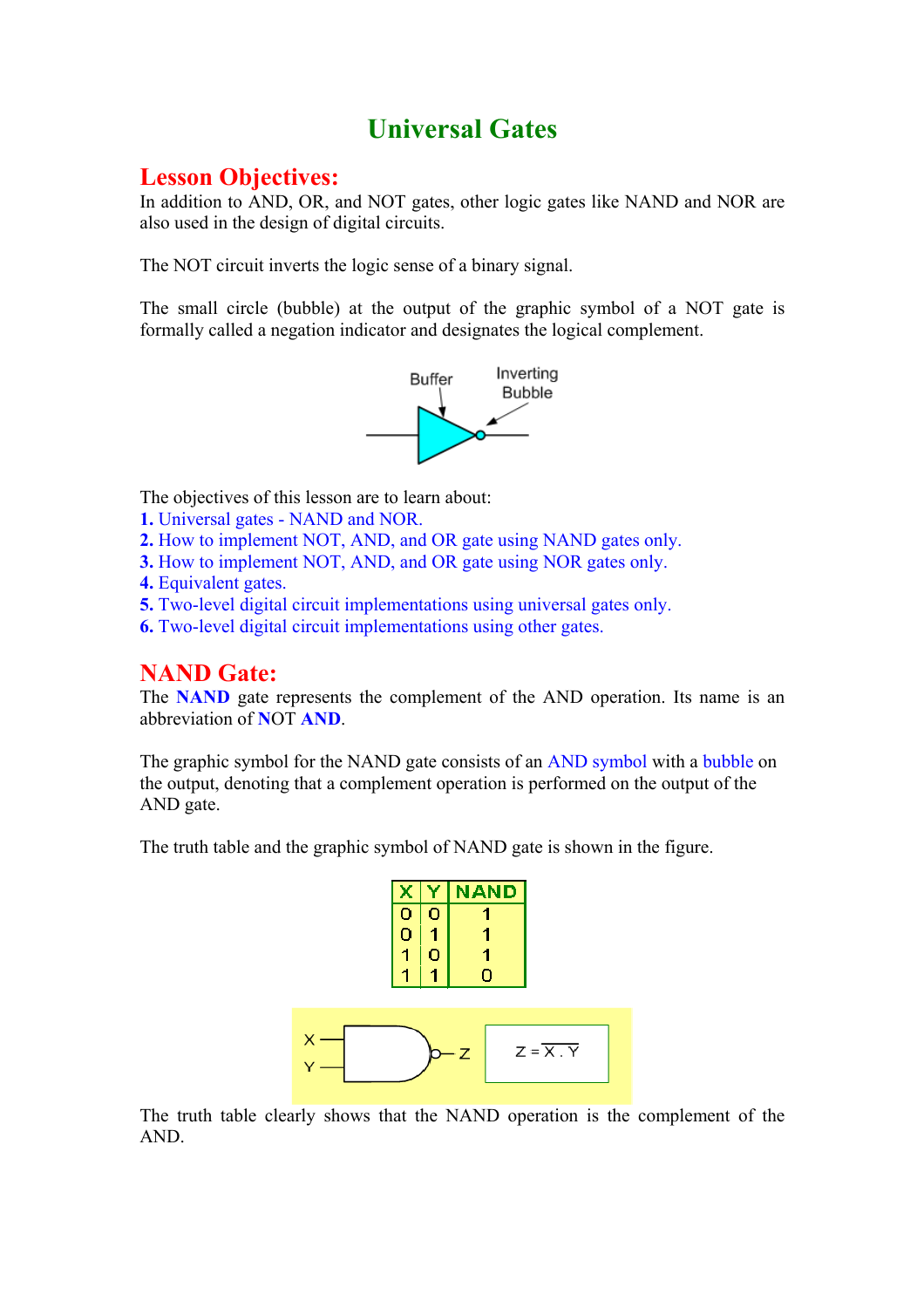# **NOR Gate:**

The **NOR** gate represents the complement of the OR operation. Its name is an abbreviation of **N**OT **OR**.

The graphic symbol for the NOR gate consists of an OR symbol with a bubble on the output, denoting that a complement operation is performed on the output of the OR gate.

The truth table and the graphic symbol of NOR gate is shown in the figure.



The truth table clearly shows that the NOR operation is the complement of the OR.

# **Universal Gates:**

A universal gate is a gate which can implement any Boolean function without need to use any other gate type.

The NAND and NOR gates are universal gates.

In practice, this is advantageous since NAND and NOR gates are economical and easier to fabricate and are the basic gates used in all IC digital logic families.

In fact, an AND gate is typically implemented as a NAND gate followed by an inverter not the other way around!!

Likewise, an OR gate is typically implemented as a NOR gate followed by an inverter not the other way around!!

# **NAND Gate is a Universal Gate:**

To prove that any Boolean function can be implemented using only NAND gates, we will show that the AND, OR, and NOT operations can be performed using only these gates.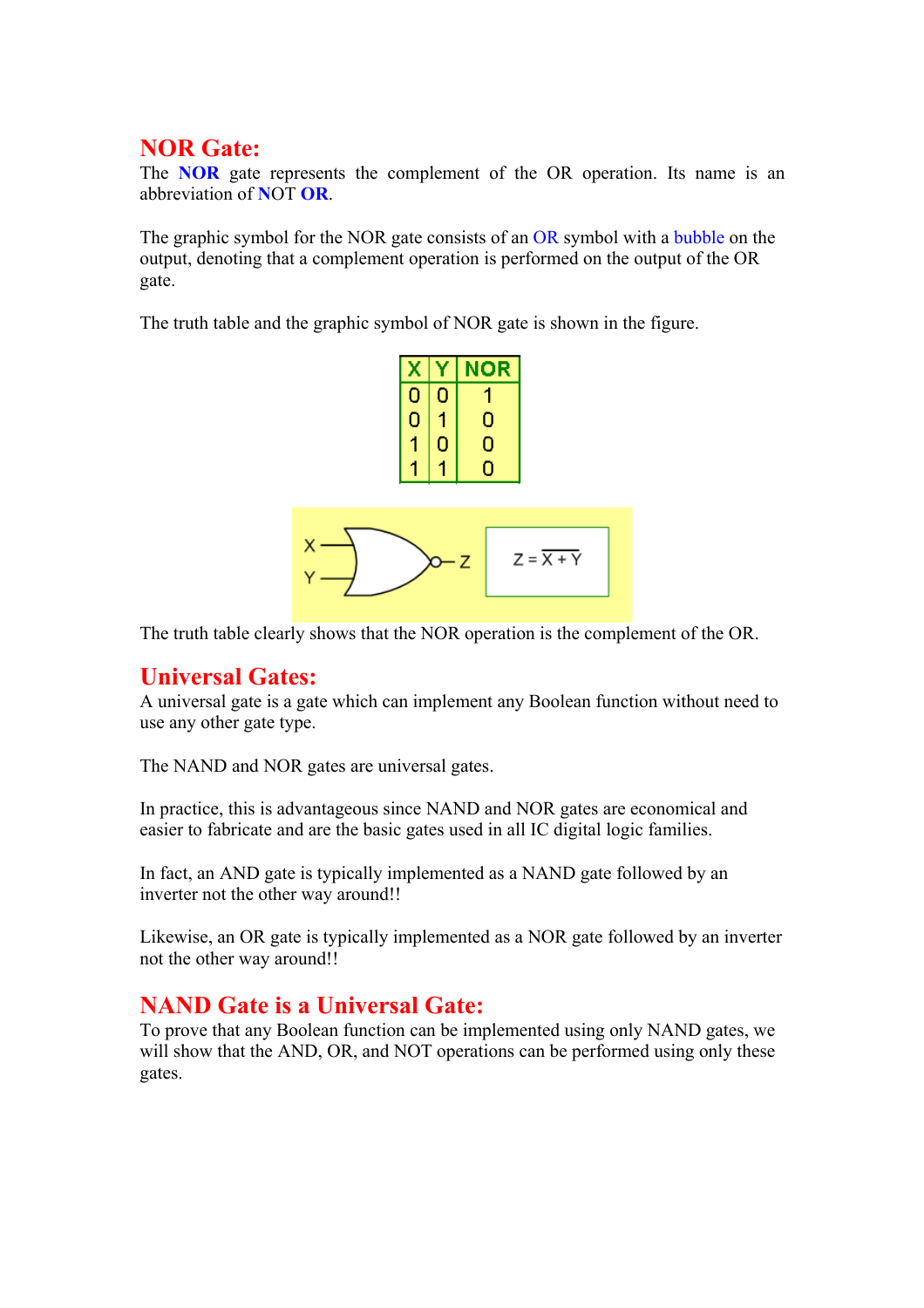### **Implementing an Inverter Using only NAND Gate**

The figure shows two ways in which a NAND gate can be used as **an inverter (NOT gate)**.

**1.** All NAND input pins connect to the input signal **A** gives an output **A**'.



**2.** One NAND input pin is connected to the input signal **A** while all other input pins are connected to logic **1**. The output will be **A'**.



#### **Implementing AND Using only NAND Gates**

**An AND gate** can be replaced by NAND gates as shown in the figure (The AND is replaced by a NAND gate with its output complemented by a NAND gate inverter).



### **Implementing OR Using only NAND Gates**

**An OR gate** can be replaced by NAND gates as shown in the figure (The OR gate is replaced by a NAND gate with all its inputs complemented by NAND gate inverters).



**Thus, the NAND gate is a universal gate since it can implement the AND, OR and NOT functions.**

# **NAND Gate is a Universal Gate:**

To prove that any Boolean function can be implemented using only NOR gates, we will show that the AND, OR, and NOT operations can be performed using only these gates.

### **Implementing an Inverter Using only NOR Gate**

The figure shows two ways in which a NOR gate can be used as **an inverter (NOT gate)**.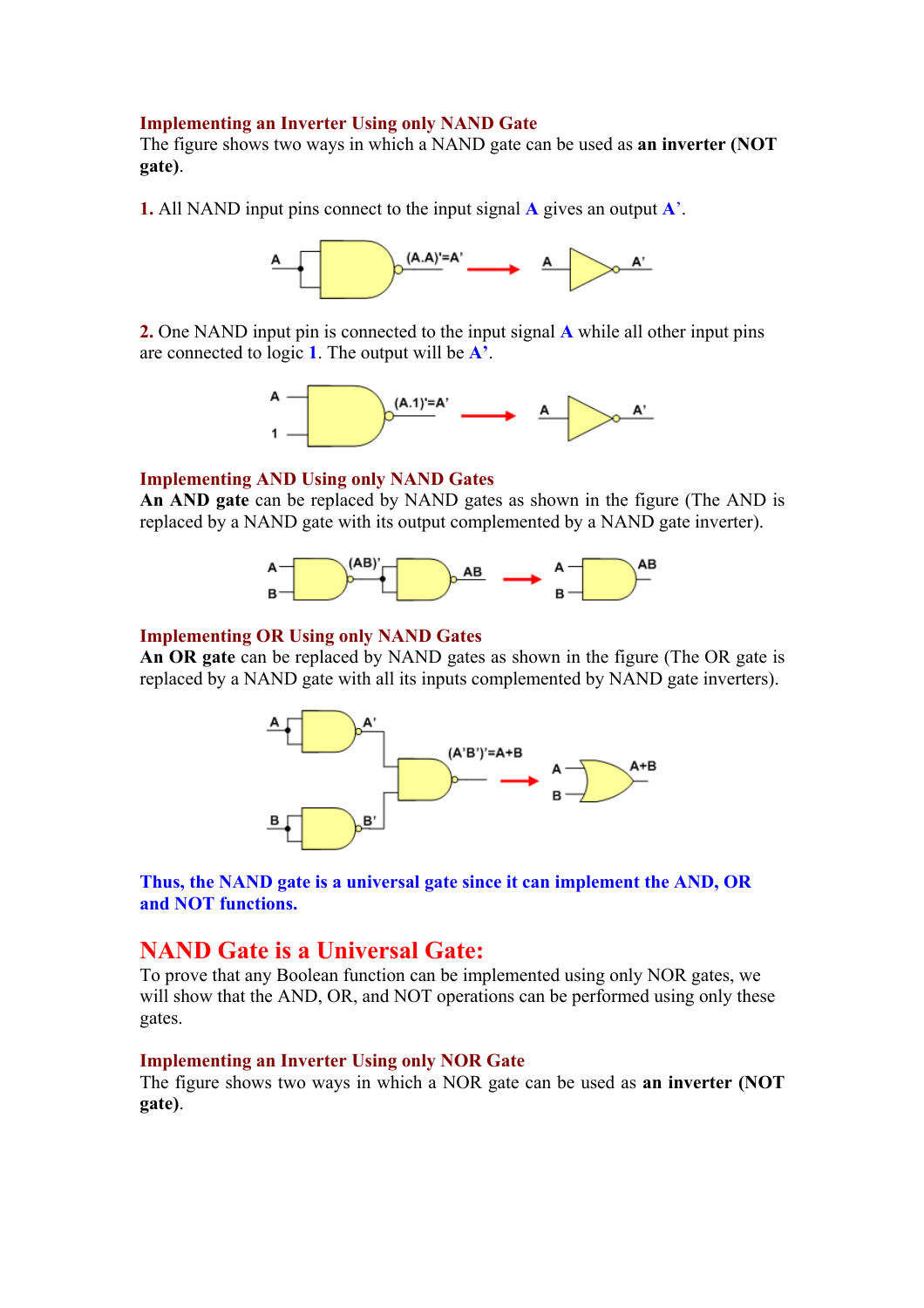**1.** All NOR input pins connect to the input signal **A** gives an output **A'**.



**2.** One NOR input pin is connected to the input signal **A** while all other input pins are connected to logic **0**. The output will be **A'**.



### **Implementing OR Using only NOR Gates**

**An OR gate** can be replaced by NOR gates as shown in the figure (The OR is replaced by a NOR gate with its output complemented by a NOR gate inverter)



### **Implementing AND Using only NOR Gates**

**An AND gate** can be replaced by NOR gates as shown in the figure (The AND gate is replaced by a NOR gate with all its inputs complemented by NOR gate inverters)



## **Thus, the NOR gate is a universal gate since it can implement the AND, OR and NOT functions.**

## **Equivalent Gates:**

The shown figure summarizes important cases of gate equivalence. Note that bubbles indicate a complement operation (inverter).

A NAND gate is equivalent to an inverted-input OR gate.

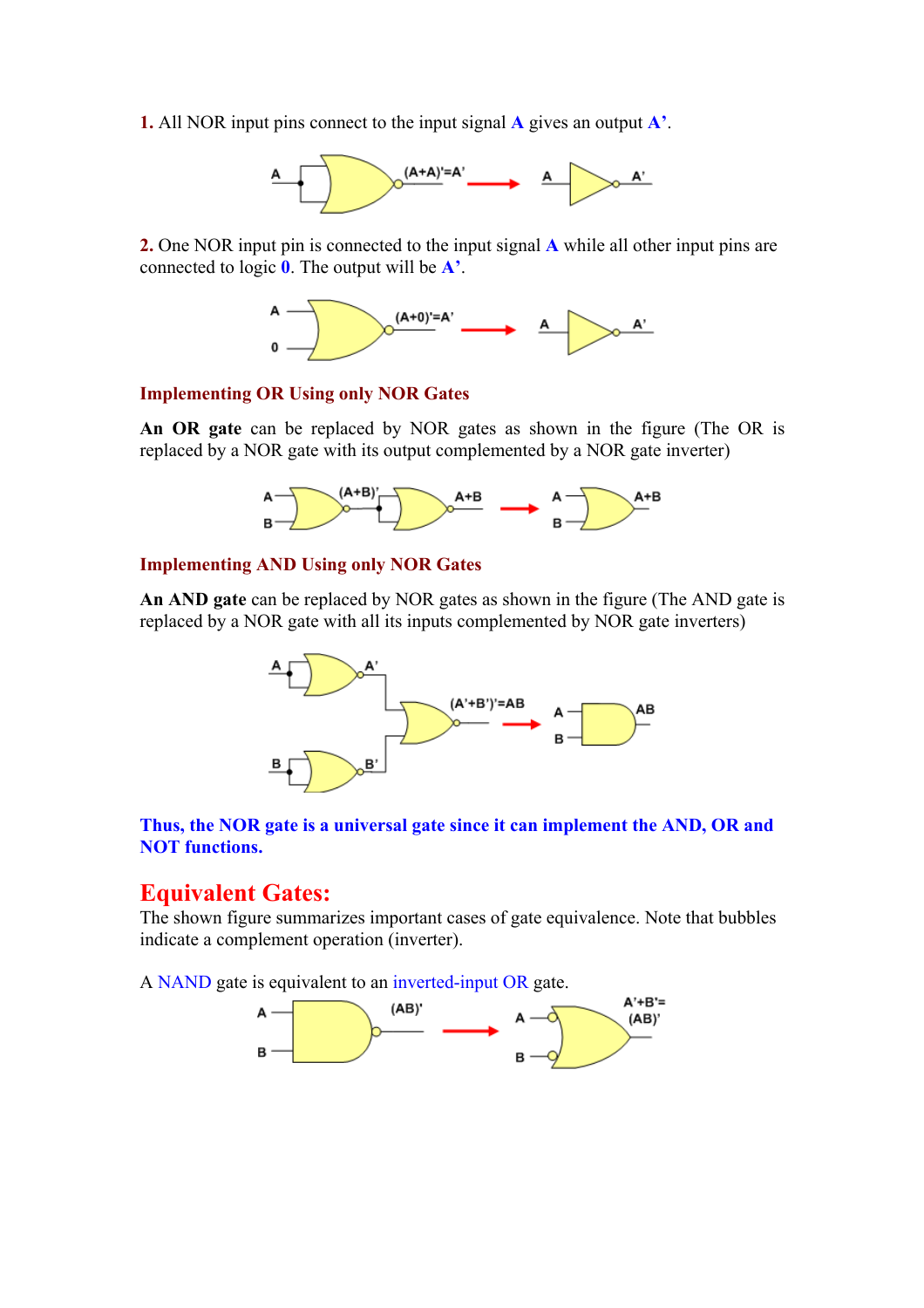An AND gate is equivalent to an inverted-input NOR gate.



A NOR gate is equivalent to an inverted-input AND gate.



An OR gate is equivalent to an inverted-input NAND gate.



Two NOT gates in series are same as a buffer because they cancel each other as  $A'' =$ A.



## **Two-Level Implementations:**

We have seen before that Boolean functions in either SOP or POS forms can be implemented using 2-Level implementations.

For SOP forms AND gates will be in the first level and a single OR gate will be in the second level.

For POS forms OR gates will be in the first level and a single AND gate will be in the second level.

Note that using inverters to complement input variables is not counted as a level.

We will show that SOP forms can be implemented using only NAND gates, while POS forms can be implemented using only NOR gates.

This is best explained through examples.

**Example 1:** Implement the following SOP function

## $F = XZ + Y'Z + X'YZ$

Being an SOP expression, it is implemented in 2-levels as shown in the figure.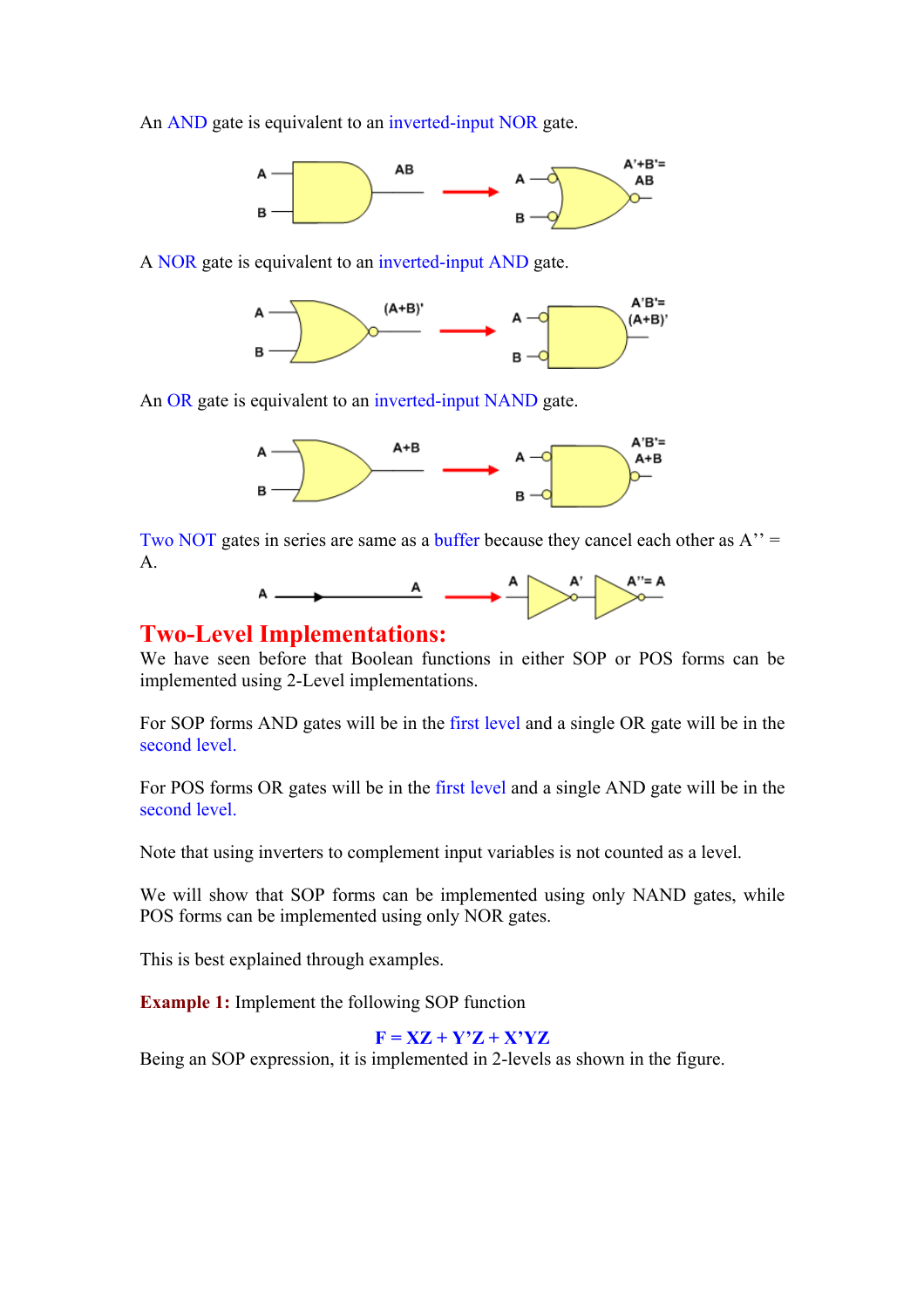

Introducing two successive inverters at the inputs of the OR gate results in the shown equivalent implementation. Since two successive inverters on the same line will not have an overall effect on the logic as it is shown before.

(see animation in authorware version)

By associating one of the inverters with the output of the first level AND gate and the other with the input of the OR gate, it is clear that this implementation is reducible to 2-level implementation where both levels are NAND gates as shown in Figure.



**Example 2:** Implement the following POS function

### $F = (X+Z) (Y^*+Z) (X^*+Y+Z)$

Being a POS expression, it is implemented in 2-levels as shown in the figure.



Introducing two successive inverters at the inputs of the AND gate results in the shown equivalent implementation. Since two successive inverters on the same line will not have an overall effect on the logic as it is shown before.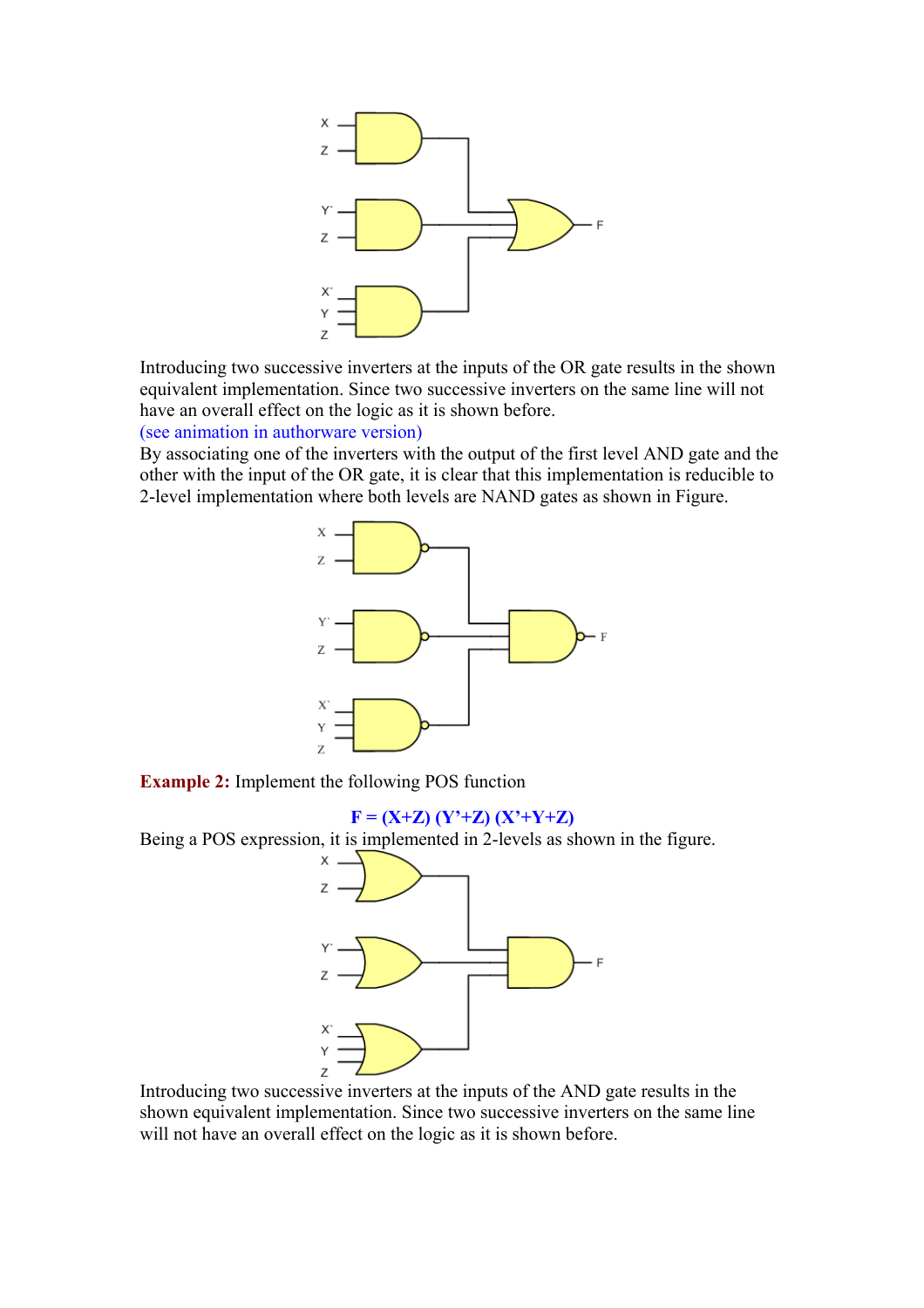#### (see animation in authorware version)

By associating one of the inverters with the output of the first level OR gates and the other with the input of the AND gate, it is clear that this implementation is reducible to 2-level implementation where both levels are NOR gates as shown in Figure.



There are some other types of 2-level combinational circuits which are

- NAND-AND
- AND-NOR,
- NOR-OR,
- OR-NAND

These are explained by examples.

## **AND-NOR functions:**

**Example 3:** Implement the following function

 $F = XZ + \overline{Y}Z + \overline{X}YZ$  or  $\overline{F} = XZ + \overline{Y}Z + \overline{X}YZ$ 

Since **F'** is in SOP form, it can be implemented by using NAND-NAND circuit. By complementing the output we can get **F**, **or** by using *NAND-AND* circuit as shown in the figure.



It can also be implemented using *AND-NOR* circuit as it is equivalent to NAND-AND circuit as shown in the figure. (see animation in authorware version)